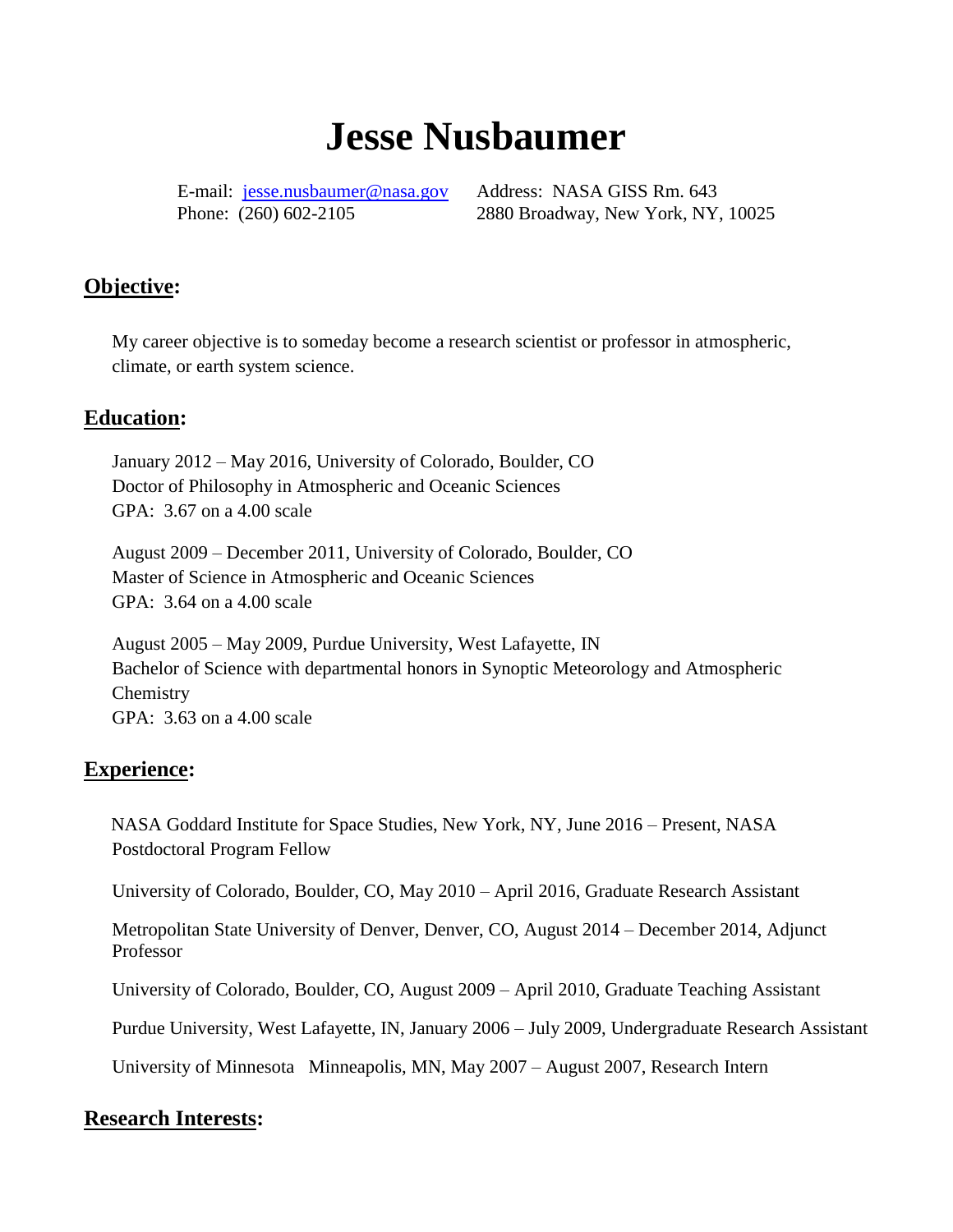Climate and weather modeling; Water isotopes; Moist convection; Cloud physics; Atmospheric hydrology and the global water cycle; Paleoclimate; Climate change.

# **Publications:**

Dee, S. G., **Nusbaumer, J.**, Bailey, A., Russell, J. M., Lee, J.-E., Konecky, B., Buenning, N. H., and D. C. Noone (2018). Tracking the Strength of the Walker Circulation with Stable Isotopes in Water Vapor. *Journal of Geophysical Research – Atmospheres*, Vol. 123, 14, 7254-7270, doi: 10.1029/2017JD027915.

**Nusbaumer, J.**, and D. Noone (2018). Numerical Evaluation of the Modern and Future Origins of Atmospheric River Moisture over the West Coast of the United States. *Journal of Geophysical Research – Atmospheres*, Vol. 123, 12, 6423-6442, doi: 10.1029/2017JD028081.

Tabor, C., Otto-Bliesner, B., Brady, E., **Nusbaumer**, **J.**, Zhu, J., Erb, M., Wong, A., Liu, Z., and D. Noone (2018). Interpreting precssion driven  $\delta^{18}$ O variability in the South Asian monsoon region. *Journal of Geophysical Research – Atmospheres*, Vol. 123, 11, 5927-5946, doi: 10.1029/2018JD028424.

Stevenson, S., Powell, B., Cobb, K., **Nusbaumer, J.**, Merrifield, M., and D. Noone (2018). 20th Century Seawater  $\delta^{18}O$  Dynamics and Implications for Coral-based Climate Reconstruction. *Paleoceanography and Paleoclimatology*, Vol. 33, 6, 606-625, doi: 10.1029/2017PA003304.

Zhu, J., Liu, Z., Brady, E. C., Otto-Bliesner, B., Marcott, S. A., Zhang, J., Wang, X., **Nusbaumer, J.**, Wong, T. E., Jahn, A., and D. Noone (2017). Investigating the direct meltwater effect in terrestrial oxygen-isotope paleoclimate records using an isotope-enabled Earth system model. *Geophysical Research Letters*, Vol. 44, 24, 12,501-12,510, doi: 10.1002/2017GL076253.

Zhu, J., Liu, Z., Brady, E., Otto-Bliesner, B., Zhang, J., Noone, D., Tomas, R., **Nusbaumer, J.**, Wong, T., Jahn, A., and C. Tabor (2017). Reduced ENSO Variability at the LGM Revealed by an Isotope-enabled Earth System Model. *Geophysical Research Letters*, Vol. 44, 13, 6984-6992, doi: 10.1002/2017GL073406.

Dyer, E. L. E., Jones, D. B. A., **Nusbaumer, J.**, Li, H., Collins, O., Vettoretti, G., and D. Noone (2017). Congo Basin precipitation: Assessing seasonality, regional interactions, and sources of moisture. *Journal of Geophysical Research – Atmospheres*, Vol. 122, 13, 6882-6898, doi: 10.1002/2016JD026240.

Bailey, A., Blossey, P. N., Noone, D., **Nusbaumer, J.**, and R. Wood (2017). Detecting shifts in tropical moisture imbalances with satellite-derived isotope ratios in water vapor. *Journal of Geophysical Research – Atmospheres*, Vol. 122, 11, 5763-5779, doi: 10.1002/2016JD026222.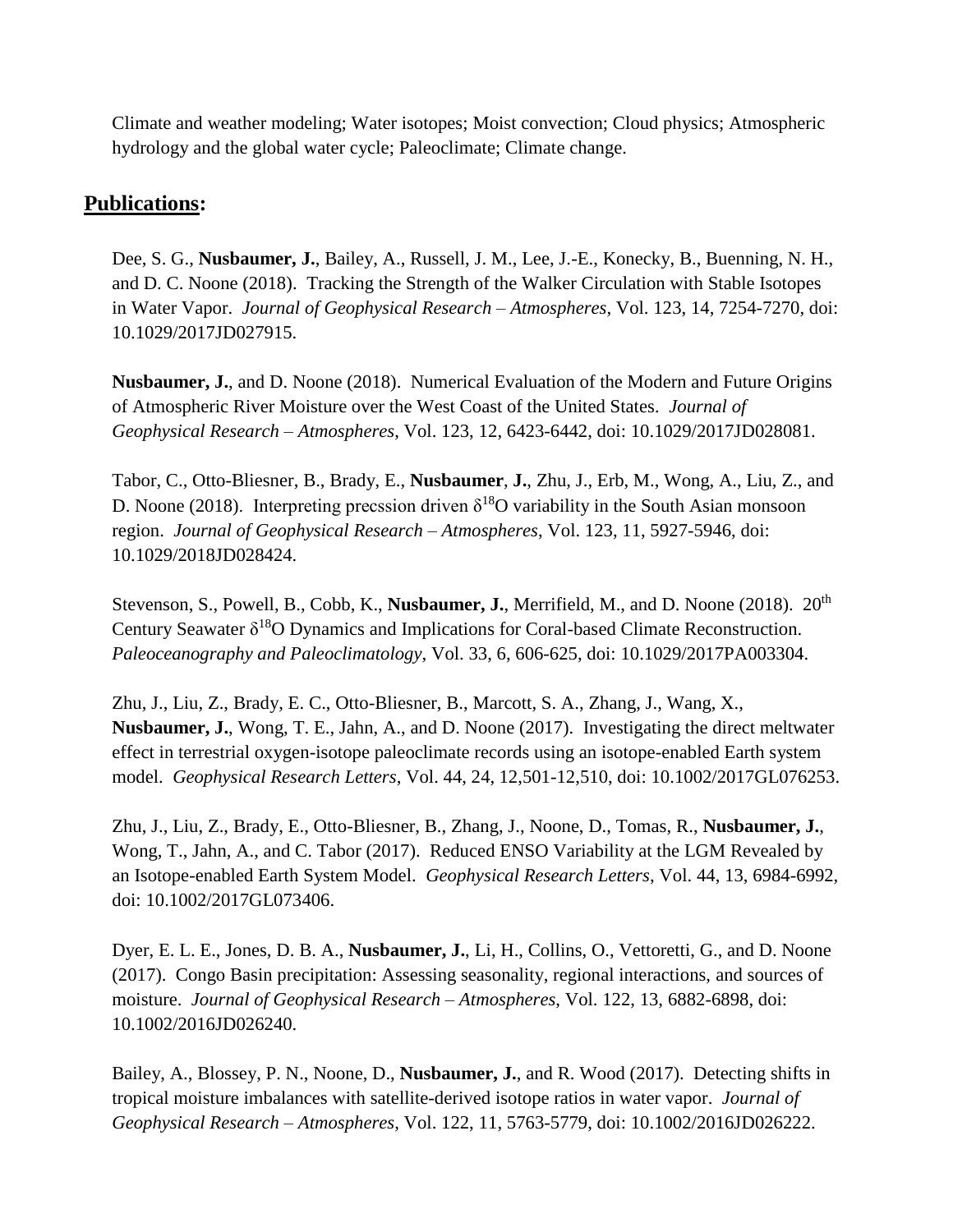**Nusbaumer, J.**, Wong, T. E., Bardeen, C., and D. C. Noone (2017). Evaluating hydrological processes in the Community Atmosphere Model Version 5 (CAM5) using stable isotope ratios of water. *Journal of Advances in Modeling Earth Systems*, Vol. 9, 2, 949-977, doi: 10.1002/2016MS000839.

Wong, T. E., **Nusbaumer, J.**, D. C. Noone (2017). Evaluation of modeled land-atmosphere exchanges with a comprehensive water isotope fractionation scheme in version 4 of the Community Land Model. *Journal of Advances in Modeling Earth Systems*, Vol. 9, 2, 978-1001, doi: 10.1002/2016MS000842.

Singh, H. A., Bitz, C. M., Donohoe, A., **Nusbaumer, J.**, and D. C. Noone (2016). A mathematical framework for analysis of water tracers: Part II, Understanding Large-Scale Perturbations in the Hydrological Cycle due to CO2-Doubling. *Journal of Climate*, Vol. 29, 6765-6782, doi: 10.1175/JCLI-D-16-0293.1.

Singh, H. A., Donohoe, A., Bitz, C. M., **Nusbaumer, J.**, and D. C. Noone (2016). Greater aerial moisture transport distances with warming amplify interbasin salinity contrasts. *Geophysical Research Letters*, Vol. 43, 16, 8677-8684, doi: 10.1002/2016GL069796.

Singh, H. A., Bitz, C. M., **Nusbaumer, J.**, and D. C. Noone (2016). A mathematical framework for analysis of water tracers: Part I, Development of theory and application to the preindustrial mean state. *Journal of Advances in Modeling Earth Systems*, Vol. 8, 2, 991-1013, doi: 10.1002/2016MS000649.

Stevenson, S., Powell, B., Merrifield, M., Cobb, K., **Nusbaumer, J.**, and D. Noone (2015). Characterizing Coral Proxy Environments for Improved Climate Reconstruction: Mesoscale Influences on Central Pacific Islands. *Paleoceanography*, Vol. 30, 11, 1573-1593, doi: 10.1002/2015PA002824.

Bailey, A., **Nusbaumer, J.**, and D. Noone (2015). Precipitation efficiency derived from isotope ratios in water vapor distinguishes dynamical and microphysical influences on subtropical atmospheric constituents. *Journal of Geophysical Research – Atmospheres*, Vol. 120, 118, 9119-9137, doi: 10.1002/2015JD023403.

Noone, D., Risi, C., Bailey, A., Berkelhammer, M., Brown, D. P., Buenning, N., Gregory, S., **Nusbaumer, J.**, Schneider, D. Sykes, J., Vanderwende, B., Wong, J., Meillier, Y., and D. Wolfe (2013). Determining water sources in the boundary layer from tall tower profiles of water vapor and surface water isotope ratios after a snowstorm in Colorado. *Atmospheric Chemistry and Physics*, Vol. 13, 1607-1623, doi: 10.5194/acp-13-1607-2013.

Sriver, R. L., Huber, M., and **J. Nusbaumer** (2008). Investigating tropical cyclone-climate feedbacks using the TRMM Microwave Imager and the Quick Scatterometer. *Geochem., Geophys., Geosyst*., Vol. 9, 9, doi: 10.1029/2007GC001842.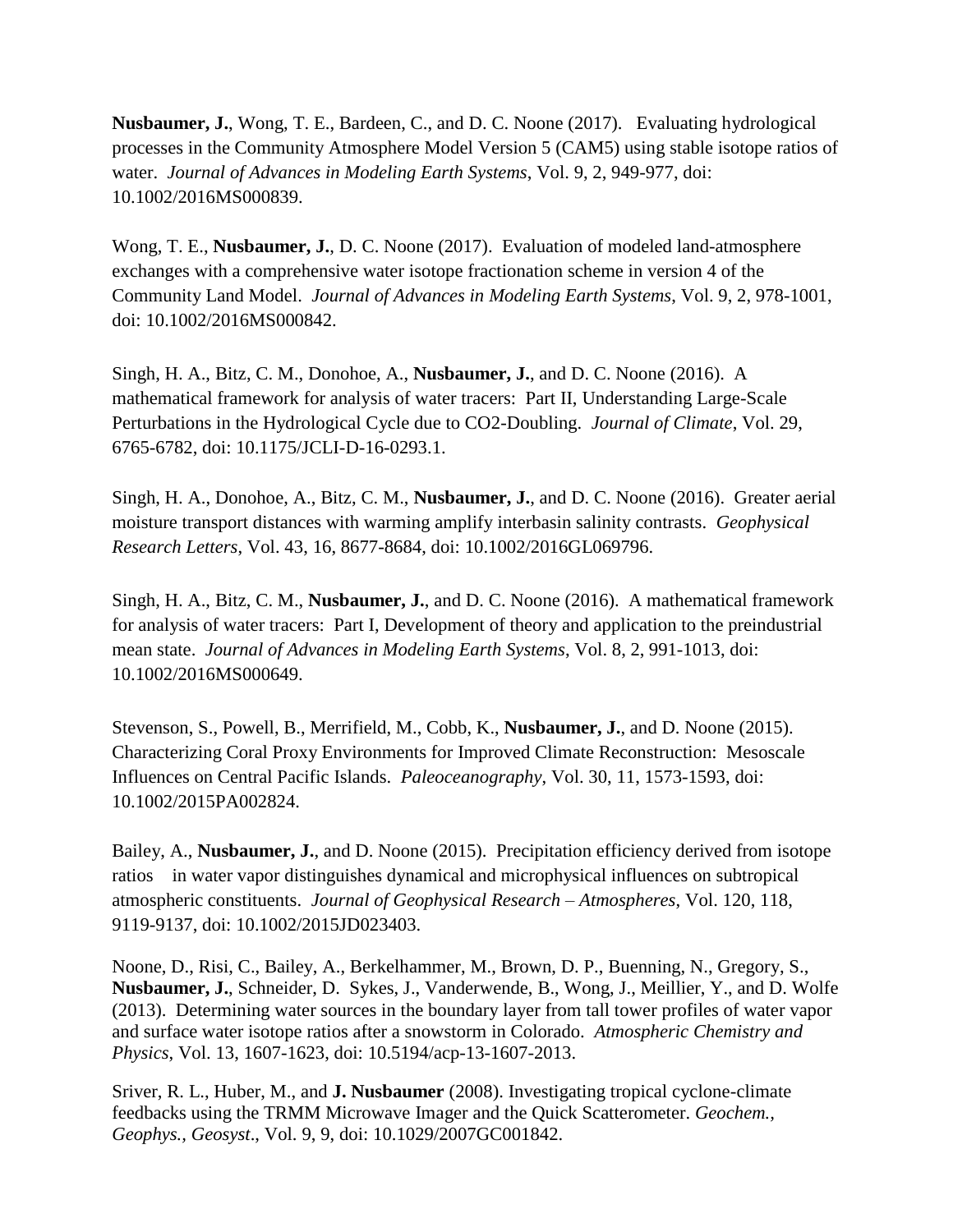**Nusbaumer, J.**, and K. Matsumoto (2008). Climate and Carbon Cycle Changes under the Overshoot Scenario. *Global and Planetary Change*. Vol. 62, 1-2, 164-172, doi: 10.1016/j.gloplacha.2008.01.002.

# **Contributed Works and Presentations:**

**Oral Presentations** (\* denotes presenting author)**:**

Hu, J.\*, Emile-Geay, J., and **J. Nusbaumer**. What are Asian Speleothem  $\delta^{18}O$  Telling us? Insights from an Isotope-Enabled Model. *Goldschmidt 2018*. Boston, MA, August 2018.

**Nusbaumer, J.\***, and A. N. LeGrande. A High CO<sub>2</sub> climate in GISS ModelE2.1: preliminary results. *3 rd Deep-time Modeling Intercomparison Project (DeepMIP) Meeting*. Bristol, UK, July 2018.

Schmidt, G. A.\*, LeGrande, A. N., Field, R. D., and **J. Nusbaumer**. Water Isotopes in the GISS GCM: History, Applications and Potential. *AGU Fall Meeting 2017*. New Orleans, LA, December 2017.

Zhu, J.\*, Liu, Z., Brady, E. C., Otto-Bliesner, B., Marcott, S. A., Zhang, J., Wang, X., Noone, D., **Nusbaumer, J.**, Wong, T. E., and A. Jahn. Investigating the direct meltwater effect in oxygenisotope records using an isotope-enabled Earth system model. *AGU Fall Meeting 2017*. New Orleans, LA, December 2017.

Bailey, A. R.\*, Singh, H. A., **Nusbaumer, J.**, Dee, S., Blossey, P. N., and E. S. Posmentier. What water isotopes tell us about water cycle responses to climate change. *AGU Fall Meeting 2017*. New Orleans, LA, December 2017.

LeGrande, A. N.\*, Carlson, A. E., Ullman, D. J., and **J. Nusbaumer**. Water Source and Isotope changes through the Deglaciation and Holocene. *AGU Fall Meeting 2017*. New Orleans, LA, December 2017.

**Nusbaumer, J.\***, Konecky, B. L., Otto-Bliesner, B., and A. N. LeGrande. The relationship between water isotope ratios and moisture source in GISS and iCESM model simulations. *Paleoclimate Modeling Intercomparison Project Phase 4 (PMIP4) 2017 Workshop*. Stockholm, Sweden, September 2017.

Tabor, C., Otto-Bliesner, B., Brady, E., Feng, R., **Nusbaumer, J.**, Zhu, J., and CESM Isotope Tracer Development Group. Understanding  $\delta^{18}O$  Variability in Monsoon Regions Using an Earth System Model. *PAGES Open Science Meeting*. Zaragoza, Spain, May 2017.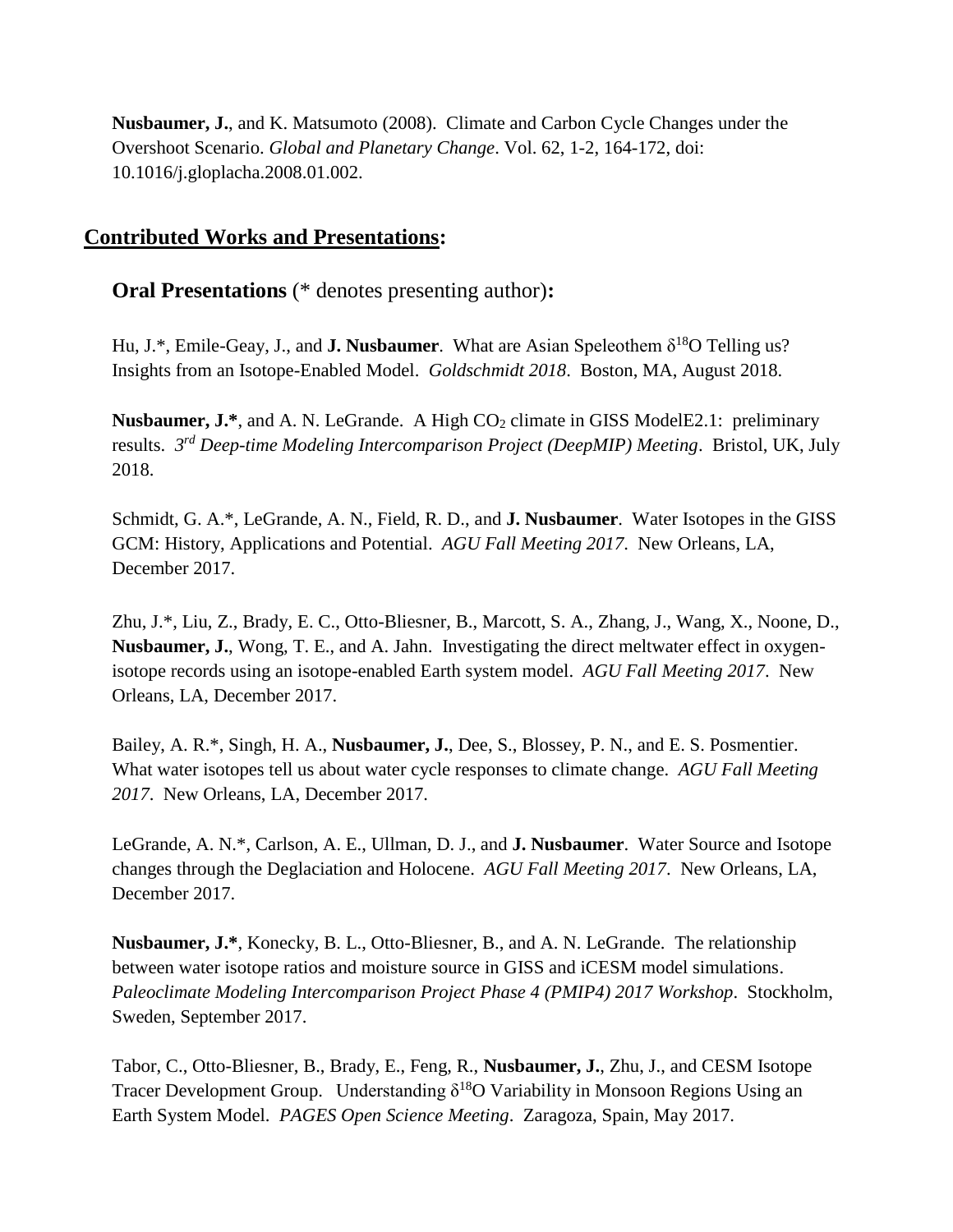Dee, S. G.\*, Russell, J. M., **Nusbaumer, J.**, Konecky, B. L., Buenning, N. H., Lee, J.-E., and D. Noone. Partitioning the effects of Global Warming on the Hydrological Cycle with Stable Isotopes in Water Vapor. *AGU Fall Meeting 2016*. San Francisco, CA, December 2016.

Blossey, P. N.\*, Singh, M. S., Ma, D., **Nusbaumer, J.**, Noone, D., and Z. Kuang. A superparameterized, isotope-enabled global climate model (iSPCAM). *AGU Fall Meeting 2016*. San Francisco, CA, December 2016.

Noone, D.\*, Horlick, K. A., **Nusbaumer, J.**, Anderson, D. M., Emile-Geay, J., Hakim, G. J., Perkins, W. A., Steig, E. J., and R. Tardif. A synthesis of isotope ratios in precipitation from an assimilation of GNIP observations in a climate model. *AGU Fall Meeting 2016*. San Francisco, CA, December 2016.

Wong, C. I.\*, **Nusbaumer, J.**, and J. Banner. Investigating the link between variability in precipitation source, amount, and δ18O variability in the Southwest U.S. using an isotope enabled model that uses water tags. *AGU Fall Meeting 2016*. San Francisco, CA, December 2016.

Konecky, B. L.\*, Noone, D., **Nusbaumer, J.**, Cobb, K. M., Di Nezio, P. N., and B. L. Otto-Bliesner. Water isotope tracers of tropical hydroclimate in a warming world. *AGU Fall Meeting 2016*. San Francisco, CA, December 2016.

**Nusbaumer, J.\*** (Invited), Wong, T. E., Faber, A.-K., Noone, D., Brady, E., Bardeen, C., Gettelman, A., Otto-Bliesner, B., Vertenstein, M., and J. Zhu. The sensitivity of CESMsimulated water isotope ratios to model parametric and structural changes. 2<sup>nd</sup> Annual Last *Millennium Reanalysis Workshop: Water-Isotope Modeling for Paleoclimate Reconstruction and Data Assimilation*. Friday Harbor, WA, October 2016.

 **Nusbaumer, J.\***, and D. C. Noone. A numerical evaluation of the sources of moisture for atmospheric rivers that impact the West Coast of the United States in the modern era and 2100. *International Atmospheric Rivers Conference*. La Jolla, CA, August 2016.

 **Nusbaumer, J.\***, Wong, T., Bardeen, C., and D. Noone. Examining hydrologic model biases in CAM5 using stable water isotopes. *CESM Atmosphere Model Working Group Winter Meeting*. Boulder, CO, February 2016.

 Stevenson, S.\*, Powell, B., Merrifield, M. A., Cobb, K. M., **Nusbaumer, J.**, and D. C. Noone. Identifying Oxygen Isotopic Signatures of ENSO Dynamics Through Isotope-Enabled Regional Ocean Modeling. *AGU Fall Meeting 2015*. San Francisco, CA, December 2015.

Konecky, B. L.\*, Noone, D. C., **Nusbaumer, J.**, Cobb, K. M., and Conroy, J. L. Water Isotope Tracers of Indo-Pacific Atmospheric Circulation: A Modern Take on Past Dynamics. *AGU Fall Meeting 2015*. San Francisco, CA, December 2015.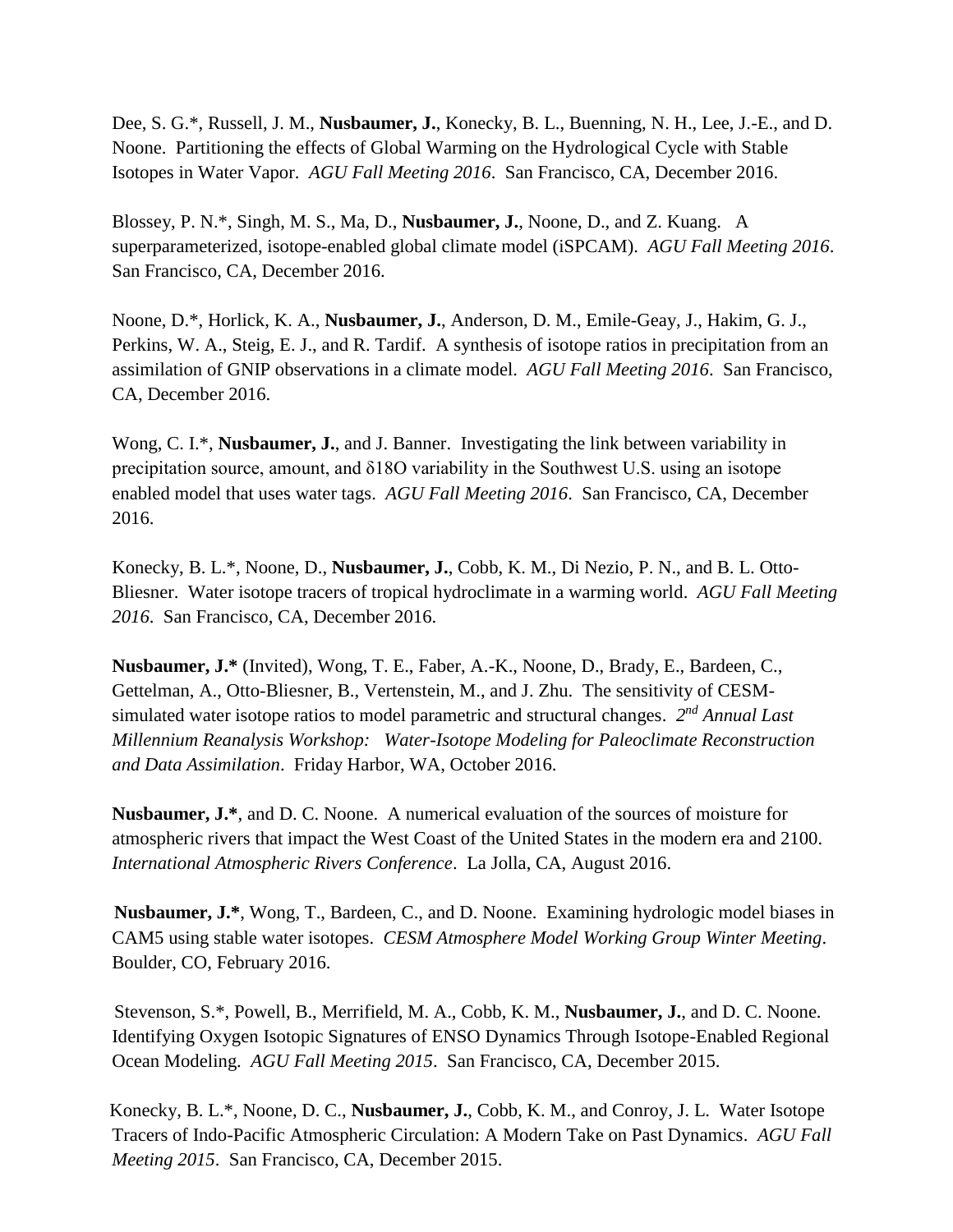Wong, C. I.\*, **Nusbaumer, J.**, and J. Banner. Reconstructing climate processes driving variability in precipitation sources from mid to late Holocene speleothem  $\delta^{18}O$  records from the Southwest US. *AGU Fall Meeting 2015*. San Francisco, CA, December 2015.

Wong, C. I.\*, **Nusbaumer, J.**, and J. Banner. Quantification of modern moisture source variability to southwest US. *AGU Fall Meeting 2015*. San Francisco, CA, December 2015.

Singh, H. A.\*, Bitz, C. M., **Nusbaumer, J.**, and D. C. Noone. Aerial Moisture Transport in the Earth Climate System: A Study of the Mean State and Perturbations Due to CO2-Doubling using Numerical Water Tracers and a Novel Linear Algebra Analysis Framework. *AGU Fall Meeting 2015*. San Francisco, CA, December 2015.

**Nusbaumer, J.\***, and D. Noone. Examining model biases in iCAM5 using water isotope tuning experiments. *Ice2Ice Isotope modelling workshop*. Copenhagen, Denmark, October 2015.

**Nusbaumer, J.\***, Wong, T., and D. C. Noone. The impact of differing land surface models and water isotopic parameterizations on the distribution of water isotopes in a coupled atmosphereland global climate model. *AGU Fall Meeting 2014*. San Francisco, CA, December 2014.

**Nusbaumer, J.\***, Bardeen, C., and D. C. Noone. Stable Water Isotopes in CAM5. *Paleoclimate Working Group Meeting - 18th Annual CESM Workshop*. Breckenridge, CO, June 2013.

**Nusbaumer, J.\*** Stable water isotopes in global models: Examples from iCESM development. *Graduate Climate Conference 2012*. University of Washington Pack Forest Conference Center, WA, October 2012.

**Nusbaumer, J.\***, Bardeen, C., and D. C. Noone. Recent additions to isotope-enabled CAM5. *Paleoclimate Working Group Meeting – 17th Annual CESM Workshop*. Breckenridge, CO, June 2012.

**Nusbaumer, J.\***, Noone, D. C., Vertenstein, M., Otto-Bliesner, B., Brady, E., Gettelman, A., and C. Bardeen. Stable Water Isotopes in CAM5: Current development and initial results. *Paleoclimate Working Group Meeting - 16th Annual CESM Workshop*. Breckenridge, CO, June 2011.

Huber, M.\*, **Nusbaumer, J**., R. L. Sriver. Importance of Changes in Extreme Weather Events for the Maintenance of Past Warm Climates. *AGU Chapman Conference on Atmospheric Water Vapor and its Role in Climate*. Kailua-Kona, HI, October 2008.

Sriver, R. L.\*, Huber, M., and **J. Nusbaumer**. Applying TMI Retrievals of Sea Surface Temperature and Surface Winds to Understanding Tropical Cyclone-Induced Climatic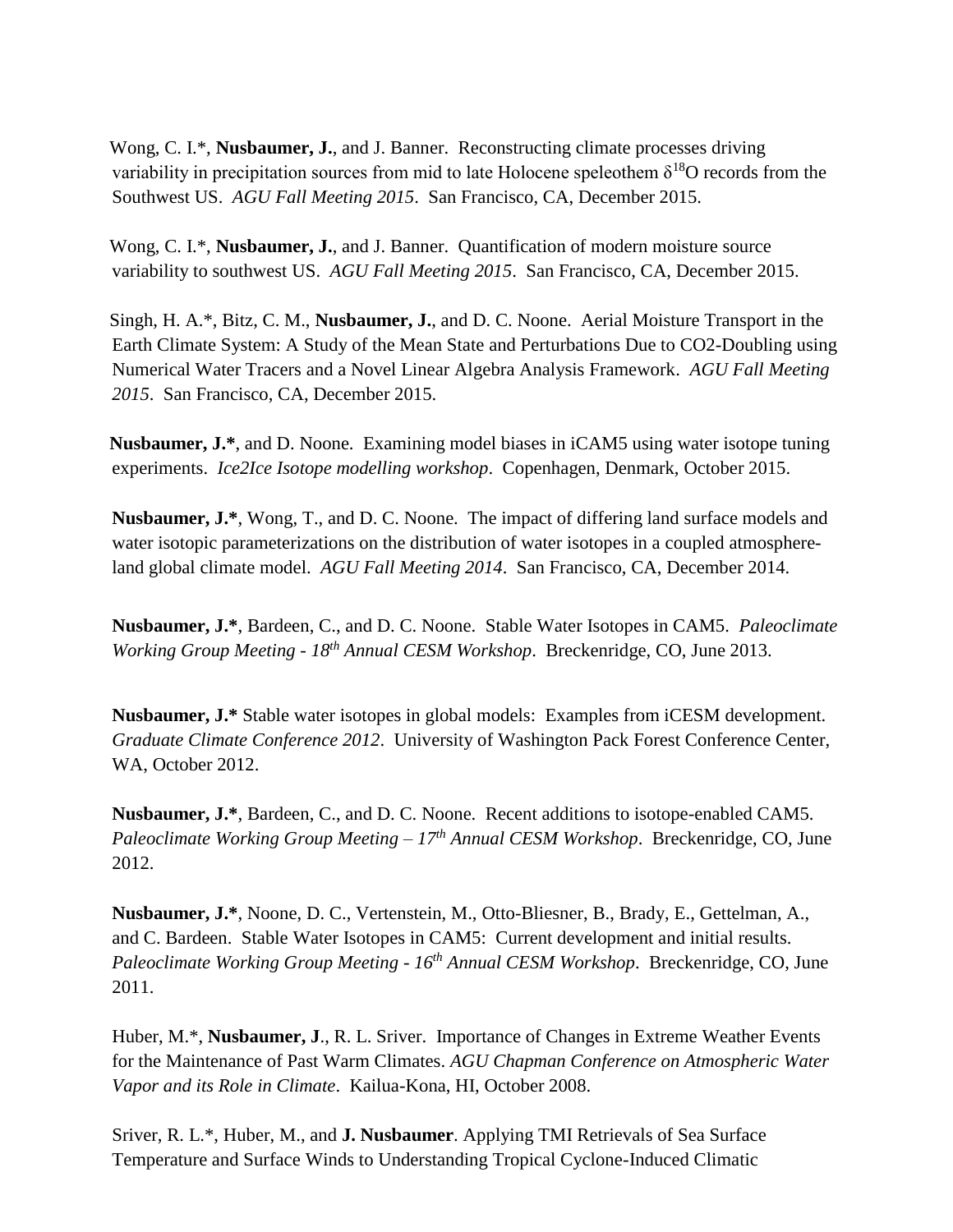Feedbacks. *The third NASA/JAXA International TRMM Science Conference* . Las Vegas, NV, February 2008.

 **Poster Presentations** (\* denotes presenting author)**:**

**Nusbaumer, J.\***, LeGrande, A. N., Field, R. D., Kelley, M., and D. Kim. The relationship between moisture source, water isotopes, and the MJO in the GISS climate model. *AGU Fall Meeting 2017*. New Orleans, LA, December 2017.

Li, Y.\*, Jones, D. B. A., Dyer, E., **J. Nusbaumer**, and D. Noone. Understanding the impact of ENSO on the variability and sources of moisture for precipitation in mainland southeast Asia during the onset of the Indian summer monsoon. *AGU Fall Meeting 2017*. New Orleans, LA, December 2017.

Tabor, C. R.\*, Otto-Bliesner, B., Brady, E. C., **Nusbaumer, J.**, Zhu, J., and M. P. Erb. Understanding the d18O Response to Precession in the South Asian Monsoon Region. *AGU Fall Meeting 2017*. New Orleans, LA, December 2017.

 **Nusbaumer, J.\***, Niezgoda, K., Craig, C., Gettelman, A., Otto-Bliesner, B., and D. Noone. Water Isotopes in CAM5.5: First results and a comparison to previous versions. *21st Annual CESM Workshop*. Boulder, CO, June 2017.

**Nusbaumer, J.\***, LeGrande, A. N., and R. D. Field. Evaluating Atmospheric River Moisture Sources using Water Tracer and Isotope-enabled Climate Models. *AGU Fall Meeting 2016*. San Francisco, CA, December 2016.

Singh, H. A.\*, Bitz, C. M., Donohoe, A., **Nusbaumer, J.**, and D. Noone. A Lagrangian Perspective on Aerial Hydrologic Cycle Changes in a Warmer World. *AGU Fall Meeting 2016*. San Francisco, CA, December 2016.

Wang, H.\*, Fyke, J. G., Lenaerts, J., **Nusbaumer, J.**, Noone, D., and P. J. Rasch. Influence of Sea Ice Anomalies on Antarctic Precipitation and Its Source Attribution. *AGU Fall Meeting 2016*. San Francisco, CA, December 2016.

Bailey, A. R.\*, Wood, R., Blossey, P. N., **Nusbaumer, J.**, Noone, D., and H. A. Singh. Measuring Changes in E-P with Isotope Ratios in Water Vapor. *AGU Fall Meeting 2016*. San Francisco, CA, December 2016.

Zhu, J.\*, Liu, Z., Otto-Bliesner, B., Brady, E. C., Noone, D., Zhang, J., Tomas, R. A., Jahn, A., **Nusbaumer, J.\***, and T. E. Wong. Reduced ENSO Variability at the LGM Revealed by an Isotope-enabled Earth System Model. *AGU Fall Meeting 2016*. San Francisco, CA, December 2016.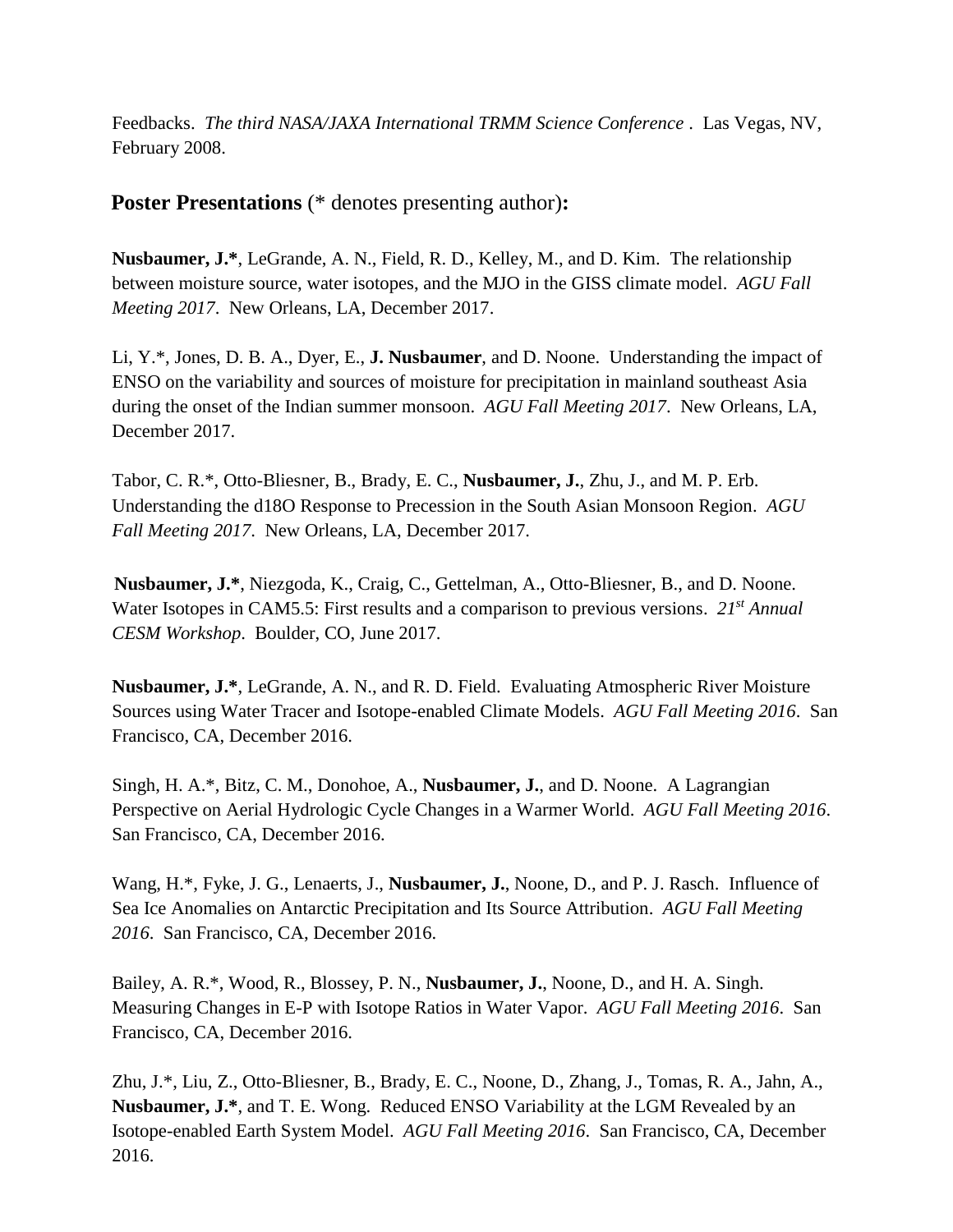Isotope Tracer Development Group (including **J. Nusbaumer**). Development of the Isotopeenabled CESM2. *21st Annual CESM Workshop*. Breckenridge, CO, June 2016.

 **Nusbaumer, J.\***, and D. Noone. The climatological moisture sources for Atmospheric Rivers impacting the West Coast of United States in modern and doubled CO2 climates. *AGU Fall Meeting 2015*. San Francisco, CA, December 2015.

Dyer, E.\*, Jones, D., Noone, D., **Nusbaumer, J.**, and O. Collins. Congo Basin precipitation: understanding sources and variability. *Our Common Future Under Climate Change International Scientific Conference*. Paris, France, July 2015.

**Nusbaumer, J.\***, and D. Noone. The sensitivity of simulated water isotope distributions to differing climate model cloud parameters. *IAEA International Symposium on Isotope Hydrology*. Vienna, Austria, May 2015.

Konecky, B.\*, Noone, D., **Nusbaumer, J.**, and K. Cobb. ENSO and Indo-Pacific water isotopes: Observations, modeling, and implications for proxy reconstructions. *IAEA International Symposium on Isotope Hydrology*. Vienna, Austria, May 2015.

Dyer, E.\*, Jones, D., Noone, D., and **J. Nusbaumer**. Local and long-range contributions to Congo Basin precipitation seasonality and variability. *EGU General Assembly 2015*. Vienna, Austria, April 2015.

Dyer, E.\*, Jones, D., Noone, D., and **J. Nusbaumer**. Assessing regional moisture source contributions to Congo Basin precipitation variability. *EGU General Assembly 2015*. Vienna, Austria, April 2015.

Stevenson, S.\*, Powell, B., Merrifield, M., Cobb, K., Noone, D., and **J. Nusbaumer**. Multiscale Dynamics of ENSO Impacts on Coral Proxy Environments: Towards Improving Reconstruction Accuracy. *EGU General Assembly 2015*. Vienna, Austria, April 2015.

Singh, H.\*, Bitz, C., **Nusbaumer, J.**, and D. C. Noone. A modeling study of precipitable transport into the Arctic and Antarctic in Preindustrial and Doubled-CO2 climates. *AGU Fall Meeting 2014*. San Francisco, CA, December 2014.

Bailey, A.\*, **Nusbaumer, J.**, Sato, P., and D. C. Noone. Dynamical and microphysical controls on subtropical water vapor isotope ratios: using new spectroscopic measurements to link isotopic and climatic variability. *AGU Fall Meeting 2014*. San Francisco, CA, December 2014.

Stevenson, S.\*, Powell, B., Cobb, K., Otto-Bliesner, B., Merrifield, M., Noone, D. C., **Nusbaumer, J.**, Brady, E., Fasullo, J., Mai, A., and N. Rosenbloom. Evaluating the ENSO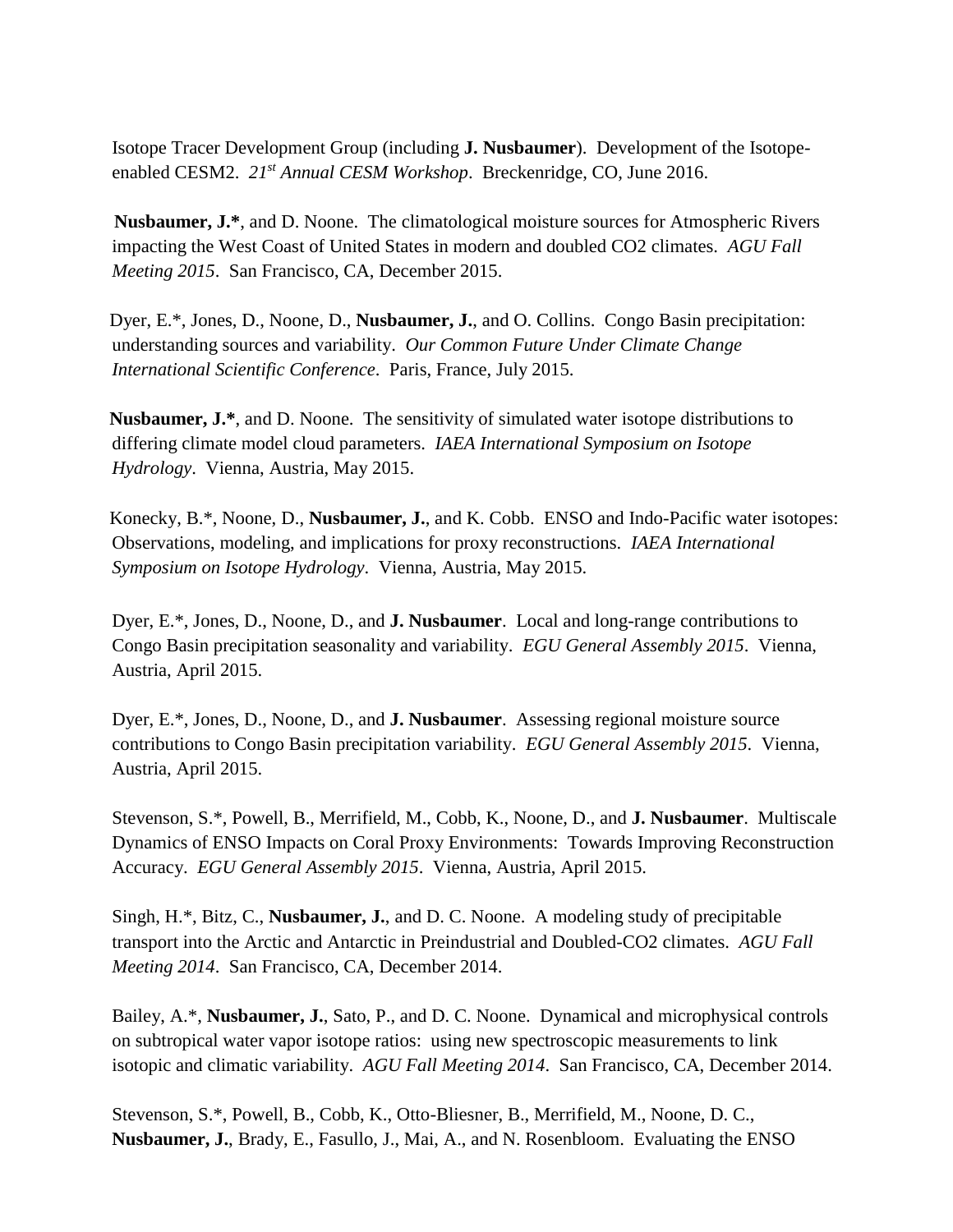impact on last millennium megadroughts using improved coral forward models. *AGU Fall Meeting 2014*. San Francisco, CA, December 2014.

Konecky, B.\*, Noone, D. C., **Nusbaumer, J.**, and K. Cobb. ENSO and Indo-Pacific water isotopes: observations, modeling, and implications for proxy reconstructions. *AGU Fall Meeting 2014*. San Francisco, CA, December 2014.

**Nusbaumer, J.\***, and D. C. Noone. Atmospheric river moisture sources and moisture transport as simulated by water isotope-enabled CAM5. *19th Annual CESM Workshop*. Breckenridge, CO, June 2014.

Konecky, B.\*, Noone, D. C., **Nusbaumer, J.**, and K. Cobb. New constraints on ENSO/water cycle interactions in the Indo-Pacific from the δD of tropospheric water in observations and iso-CAM5. *19th Annual CESM Workshop*. Breckenridge, CO, June 2014.

Faber, A.-K.\*, Noone, D. C., **Nusbaumer, J.**, Vinther, B. M., and J. Sjolte. Performance of isoCAM5 over Greenland. *19th Annual CESM Workshop*. Breckenridge, CO, June 2014.

**Nusbaumer, J.\***, Bardeen, C., Brady, E., Wong, T., and D. C. Noone. The impact of different physical assumptions on a water isotope climatology simulated by an isotope-enabled version of the NCAR Community Atmosphere Model, Version 5 (CAM5). *AGU Fall Meeting 2013*. San Francisco, CA, December 2013.

Bailey, A.\*, Noone, D. C., **Nusbaumer, J.**, and D. W. Toohey. Determining dynamical controls on vertical motion near Hawaii using isotope ratios in water. *AGU Fall Meeting 2013*. San Francisco, CA, December 2013.

**Nusbaumer, J.\***, Bardeen, C., and D. C. Noone. The simulation of stable water isotope ratios in an atmospheric global climate model. *Front Range Isotope day (FRIday) Symposium*. Fort Collins, CO, August, 2013.

**Nusbaumer, J.\***, Bardeen, C., and D. C. Noone. An implementation of water tracers and water tags in the Community Atmosphere Model Version 5 (CAM5). *18th Annual CESM Workshop*. Breckenridge, CO, June 2013.

Bailey, A.\*, **Nusbaumer, J.**, and D. C. Noone. Two Years of Continuous Water Vapor Isotope Ratio Measurements at Mauna Loa: A New Glimpse Into Humidity Controls in the Subtropics. *NOAA 2013 ESRL/GMD Annual Conference*. Boulder, CO, May 2013.

**Nusbaumer, J.\***, Noone, D. C., and C. Bardeen. Evaluating Moist processes in the Community Atmosphere Model (CAM5) using stable water isotopes. *AGU Fall Meeting 2012*. San Francisco, CA, December 2012.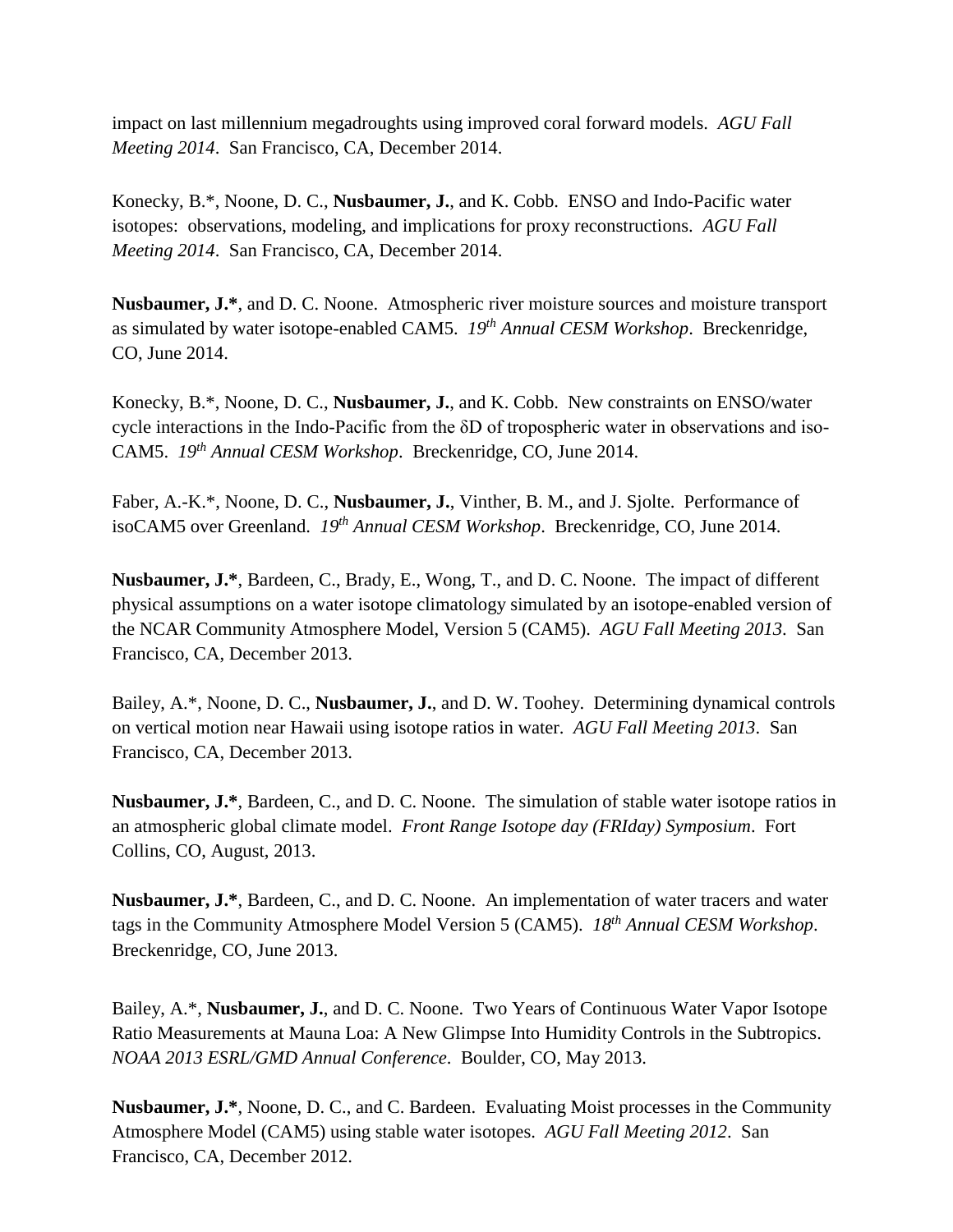**Nusbaumer, J.\***, and D. C. Noone. A global Atmospheric River climatology as simulated by the Community Atmosphere Model Version 5 (CAM5), compared to results from reanalyses. *AGU Fall Meeting 2011*. San Francisco, CA, December 2011.

**Nusbaumer, J.\***, and D. C. Noone. Atmospheric Rivers: A global climatology based on reanalysis and CAM. *WCRP Open Science Conference*. Denver, CO, October 2011.

**Nusbaumer, J.\***, and D. C. Noone. A climatology of Atmospheric Rivers based on NCEP reanalysis. *WAVACS-COST winter school*. Venice, Italy, February 2011.

Noone, D. C.\*, Risi, C., Raudzens Bailey, A., Brown, D. P., Buenning, N. H., Gregory, S. A., **Nusbaumer, J.**, Sykes, J., Schneider, D. P., Vanderwende, B. J., Wong, J., D. E. Wolfe. Atmosphere-surface water exchanges from measurements of isotopic composition at a tall tower in Boulder. *AGU Fall Meeting 2010*. San Francisco, CA, December 2010.

**Nusbaumer, J.\***, and D. C. Noone. A climatology of Atmospheric Rivers based on NCEP reanalysis and variability associated with ENSO. *AGU Fall Meeting 2010*. San Francisco, CA, December 2010.

## **Awards and Honors Received:**

#### **NASA GISS:**

Awarded a NASA Postdoctoral Program Fellowship in June 2016.

#### **University of Colorado:**

Awarded the Graduate School Dissertation Completion fellowship for the Fall 2015 semester.

Received the Certificate in College Teaching from the University of Colorado's Graduate Teacher Program in April 2015.

Awarded a CIRES Graduate Student Research Fellowship for the Fall 2013 Semester.

Awarded an NSF Graduate Research Fellowship in April 2010

#### **Purdue University:**

Received the Earth and Atmospheric Science department's Recognition of Academic Achievement award in 2009.

Awarded the American Meteorological Society and Science Systems and Applications Inc.'s Saraswati Bahethi Scholarship for the 2008-2009 school year.

Awarded an Earth & Atmospheric Science department Gift Fund Scholarship for the 2008-2009 school year.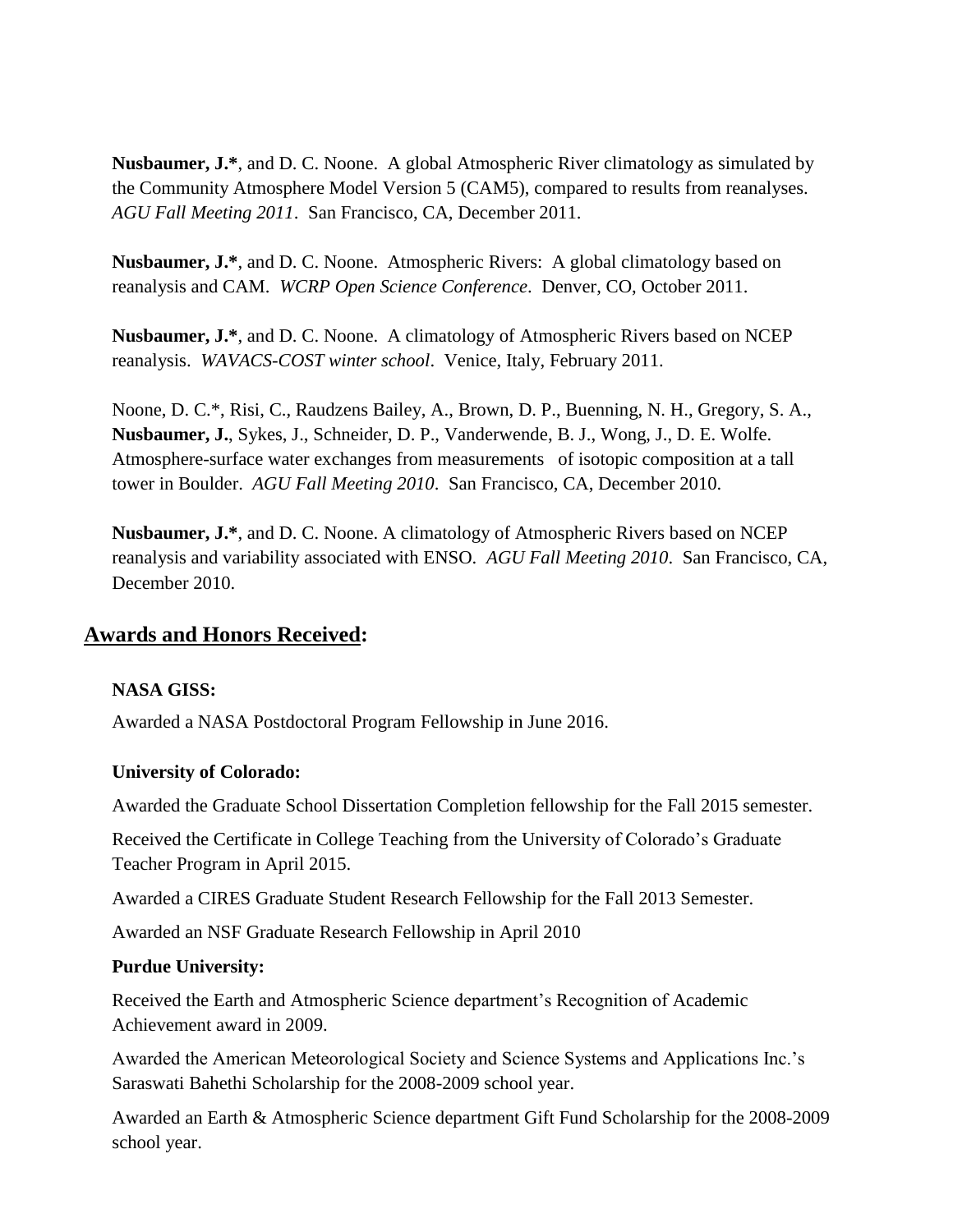Selected to be the Earth & Atmospheric Science department's undergraduate representative for the 2007-2008 school year.

Awarded an REU summer internship at the University of Minnesota for the year 2007.

Awarded a Discovery Park Undergraduate Research Internship grant for the year 2007 and 2008.

On Purdue's Dean's List for the Fall 2005, Fall 2007, Spring and Fall 2008, and Spring 2009 semesters.

Received Semester Honors for the Fall 2005, Spring and Fall 2007, spring and Fall 2008, and Spring 2009 semesters.

# **Professional Memberships:**

Member of the American Geophysical Union.

Member of the American Meteorological Society.

# **Activities and Volunteer Work:**

## **NASA GISS:**

Co-convener of the Water Isotope Systematics session at the 2018 AGU Fall Meeting.

# **University of Colorado:**

University of Colorado Graduate Teacher Program's Lead Teaching Assistant for the Atmospheric and Oceanic Sciences department for the 2013-2014 school year.

Upgraded the computer systems and software for the ATOC Skywatch observatory in the summer of 2014, and helped maintain the observatory from August 2014 to May 2016. Helped set-up an official Global Network of Isotopes in Precipitation (GNIP) station at the University of Colorado, along with Nik Buenning and David Noone. The station data is submitted semi-annually to the International Atomic Energy Administration (IAEA), with the last submission in March, 2014.

Member of the Atmospheric and Oceanic Science department's Comprehensive exam committee for the 2012-2013 and 2013-2014 school years.

Member of the Atmospheric and Oceanic Science department's ATOC Forum committee for the 2009-2010, 2010-2011 and 2012-2013 school years.

Member of the Atmospheric and Oceanic Science department's Poster Committee for the 2009- 2010 school year.